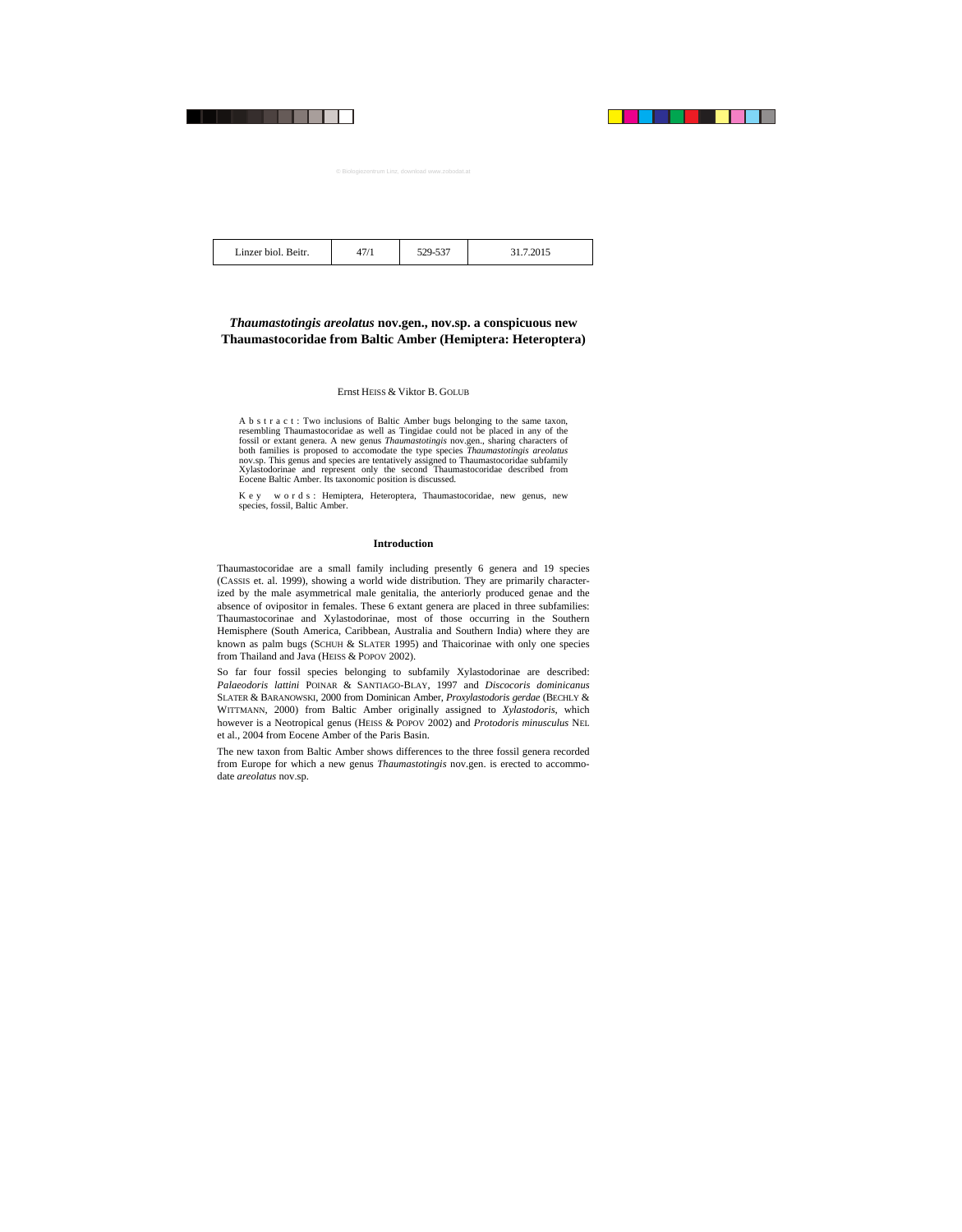## **Material and methods**

The amber inclusions upon this study is based will be deposited in the collection of the Geologisch-Paläontologisches Institut der Universität Hamburg (holotype) (GPIH) and in author's collection at the Tiroler Landesmuseum Ferdinandeum Innsbruck (paratype) (CEHI).

Photos were taken through an Olympus SZX 10 binocular microscope with Olympus E 3 digital camera and processed with Helicon Focus 4.3 software and using Adobe Photoshop and Lightroom 2.3 (Figs. 4-6) and Canon Eos 450D Zeiss binocular (Figs. 1-3).

Because of their position in the amber piece, the impurities, cracks and air bubbles in the stone, not all parts of the insects are clearly visible.

Measurements were taken with a micrometer eyepiece,  $40 \text{ units} = 1 \text{ mm}$ .

# **Taxonomy**

**Systematic position:** 

**Order: Hemiptera** 

**Suborder: Heteroptera** 

# **Infraorder: Cimicomorpha LESTON, PENDERGRAST & SOUTHWOOD, 1954**

**Family: Thaumastocoridae KIRKALDY, 1907** 

**Subfamily: cf ? Xylastodorinae BARBER, 1920** 

# **Genus:** *Thaumastotingis* **new genus**

Type species: *Thaumastotingis areolatus* new species by monotypy.

D i a g n o s i s : Body of oval outline. Head short and wide, its preocular part converging anteriorly, head dorsally without visible tubercles. Eyes rather large and laterally produced. Bucculae (juga auct.) not flattened, lateral margins parallel or slightly widening posteriorly, separated by wide truncate clypeus, its apex not exceeding. Antennae 4-segmented. The ratio of antennal segments lengths are I<II<III>IV. Apex of labium reaching posterior margin of middle coxa.

Pronotum without longitudinal carinae and a median triangular projection, paranota areolate, their posterior margin slightly convex. Scutellum fully visible from above.

Hemelytra including membrane completely areolate except their apex. Corium divided into costal, subcostal, discoidal and sutural areas by longitudinal elevated veins. Сlavus separated from corium by a comissura.

Male ninth abdominal segment (genital capsule) is clearly asymmetric, rather elongate, turned with its terminal opening to the left side. Parameres paired, hook-like.

Tarsi 3-segmented. Claws with large oval pulvilli (arolia auct*.*).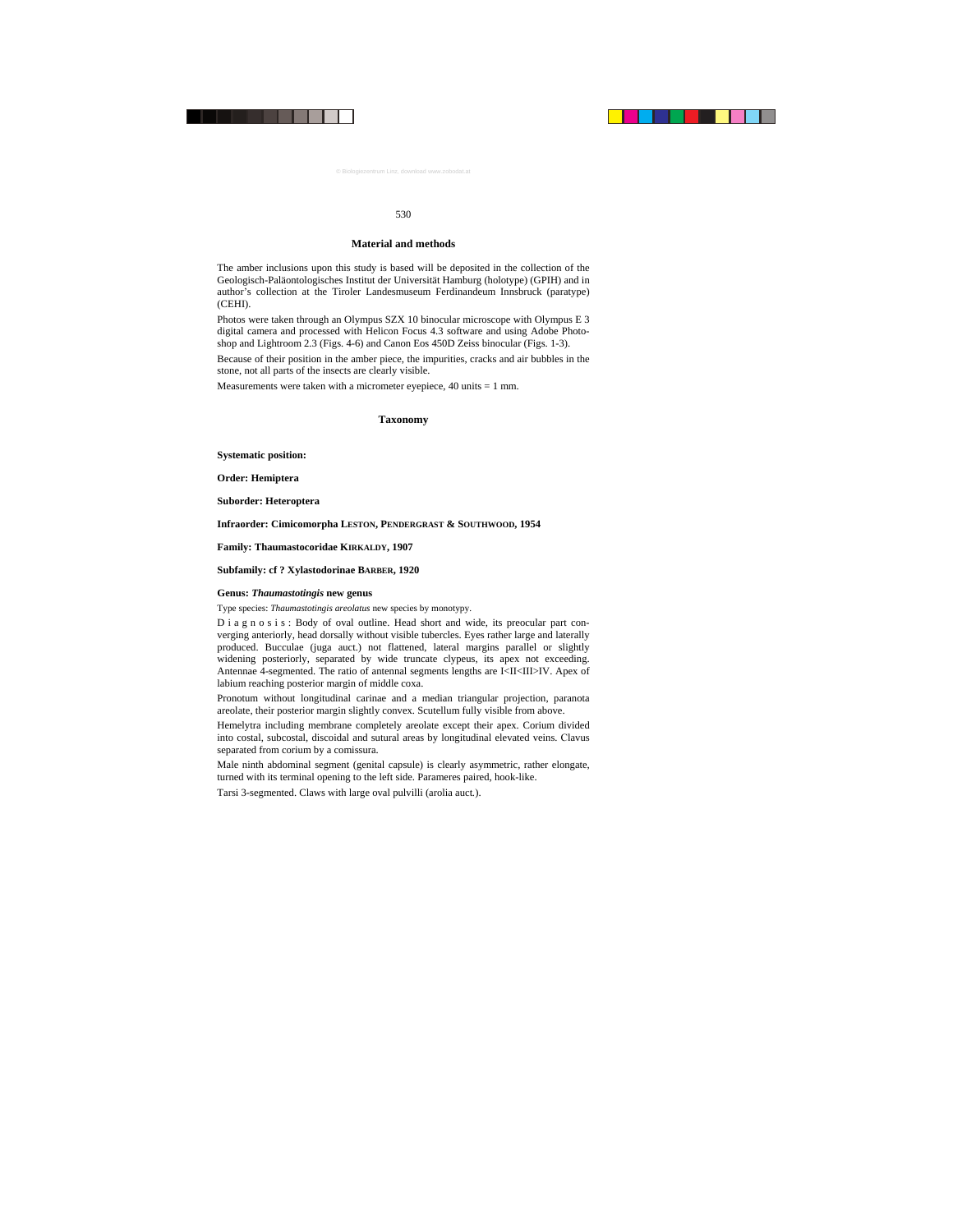C o m p a r i s o n a n d d i s c u s s i o n : The new genus shows characters of two families: Tingidae and Thaumastocoridae. Areolate structure of hemelytra including membrane, separation of corium into costal, subcostal, discoidal and sutural areas by longitudinal elevated veins, presence of areolate paranota and paired parameres are features relating this new genus to Tingidae. Absence of pronotal posterior triangular projection and fully visible scutellum as well as clavus separated from the corium by a comissura are characteristic features of tribe Phatnomini (Cantacaderinae) (or subfamily Phatnominae sensu B. LIS 1999). This character is in Phatnomini combined with the presence of spines or tubercles on head as well as with longitudinal pronotal carinae. However, these structures of head and pronotum are missing in the new genus.

Despite the above mentioned features connecting the new genus with Tingidae, several important characters indicate, that this genus most likely belongs to Thaumastocoridae.

These features are as follows.

- Distinctly asymmetric male genital segment. An assumption that the asymmetry of genital segment of holotype may be an artifact of the amber inclusion is very unlikely, because this segment is rather elongate and narrow. Such shape of male genital capsule is characteristic to Thaumastocoridae and not inherent for Tingidae (male genital segment in the latter family is short and wide).
- Bucculae finger-like with lateral margins parallel and slightly widening posteriorly, separated by wide truncate clypeus.
- Tarsi with distinct pulvilli which are common in Xylastodorinae (Thaumastocoridae) (absent in Tinginae, in Cantacaderinae only seta-like parempodia are present). Already DRAKE AND SLATER 1957 stated, that these characters are clearly referring to Thaumastocoridae.
- Furthermore, the very wide head with laterally produced eyes as well as the very thin second and third antennal segments compared to thick first segment are also specific features of Thaumastocoridae and not of Tingidae
- The lack of longitudinal carinae on the pronotum is uncommon for Tingidae.

Based on this complex combination of most important characters, we tentatively assign *Thaumastotingis* nov.gen. to Thaumastocoridae. Within this family, the presence of enlarged pulvilli and rather short bucculae (juga) not exceeding apex of clypeus resemble and seem therefore be related to taxa of the subfamily Xylastodorinae (DRAKE & SLATER 1957), where the new genus may be tentatively placed.

In addition three-segmented tarsi are a unique feature of the new genus and not characteristic for either Tingidae, nor for Thaumastocoridae. Tarsi of members of these two families are two-segmented. Nearly complete areolate structure of hemelytra, areolate paranota and presence of two parameres are characters that distinguish *Thaumastotingis* nov.gen. from all genera of Thaumastocoridae.

This genus combines features of this family and Tingidae and deserves probably the rank of a particular subfamily of Thaumastocoridae e.g. Thaumastotinginae.

E t y m o l o g y : Refers to the combined characters of Thaumastocoridae and Tingidae.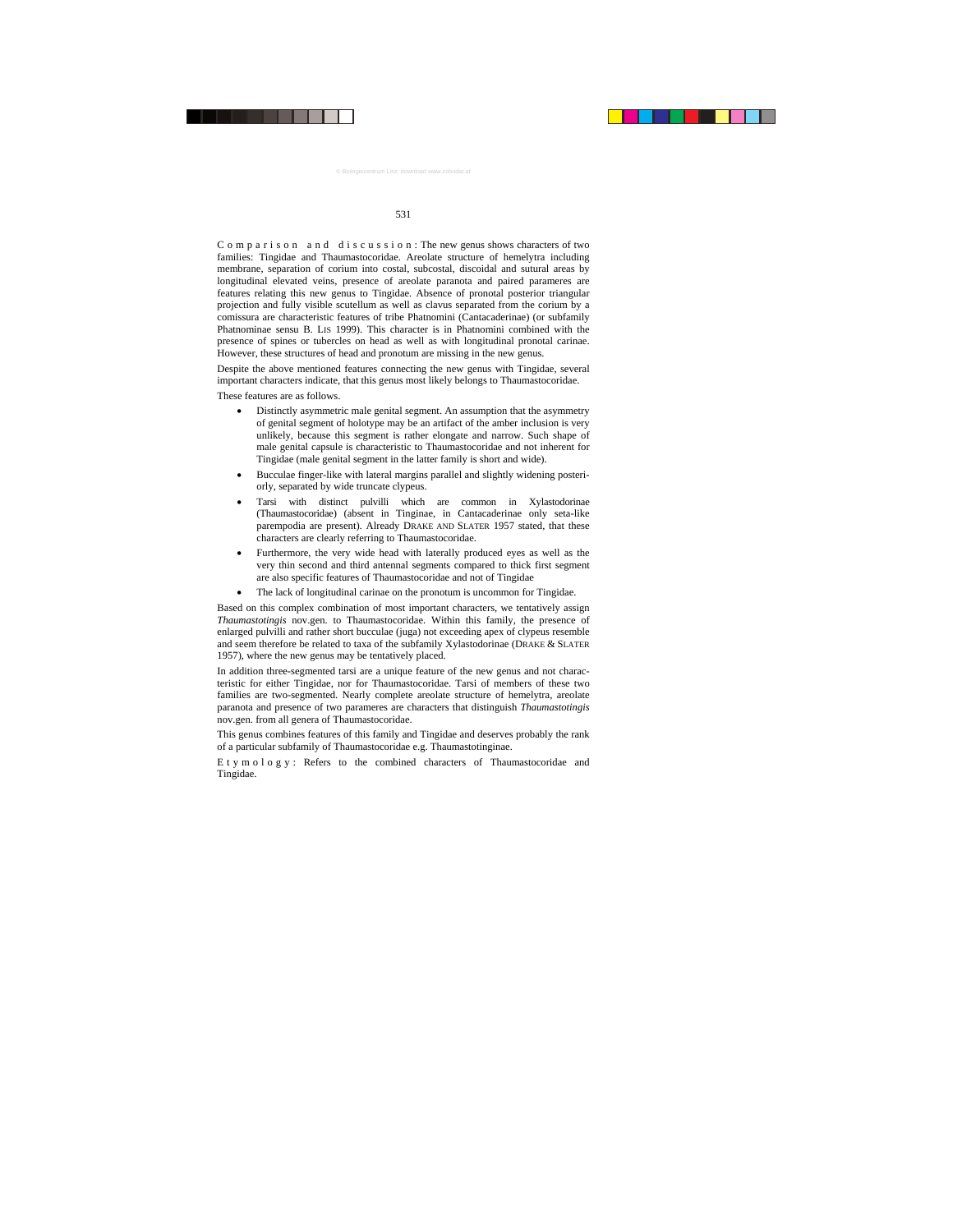#### *Thaumastotingis areolatus* **nov.sp. (Figs. 1-6)**

- Holotype: Male, preserved in an elongate piece of Baltic Amber (25x8x4mm), dorsal and ventral side visible, an air bubble obscures partly the apex of genital segment. Antennae complete, bent ventrally, legs partly displaced. This specimen is designated as holotype and will be deposited in GPIH as: "GPIH Nummer 4569, Sammlung Gröhn Nummer 5394".
- Paratype: Female, Baltic Amber inclusion embedded in a block of artificial resin (11x17x4mm), dorsal and ventral side visible, antennae and legs complete, the latter bent ventrally. This specimen shares all characters of the holotype and is therefore regarded and designated as a paratype. Deposited in CEHI as BB-THAU-1.

D e s c r i p t i o n : Holotype male, submacropterous. Body oval, elongate, 2.56 x as long as wide; surface of hemelytra covered by areolae of oval, pentagonal and hexagonal shape; costal area of hemelytra with subrectangular areolae. Coloration of pronotum and hemelytra brown, head darker brown.

H e a d : Short and wide, width across eyes about  $1.58$  x as wide as length of head (19/12); preocular part rather short. Dorsal side without visible spines or tubercles. Bucculae (juga) with lateral margins parallel and slightly widening posteriorly, separated by wide truncate clypeus, its apex not exceeding. Antenniferous lobes small and subacute. Antennae 4-segmented. The first segment is rather thick, except the base; the second and third segments are thin, especially the third one; fourth segment fusiform, thicker than the second and third segments, but thinner than the first one; the third segment and the base of the fourth segment with minute tubercles bearing very fine hairs. Eyes of oval outline and laterally produced, their inner margins are not clearly visible. Postocular lobes short, converging posteriorly.

P r o n o t u m : 1.41x wider than long (34/24). Anterior margin slightly concave, lateral margins nearly straight. Disk deeply punctured, slightly elevated, without longitudinal carinae. Paranota distinctly narrowing posteriorly, with a complete row of larger areolae along lateral margin and a few smaller ones on inner side of anterior third of their length. Posterior margin slightly convex, without median triangular projection.

S c u t e l l u m : Completely visible, relatively small, of elongate triangular shape.

H e m e l y t r a : Submacropterous, their apices overlapping abdominal apex of genital capsule in male but not exceeding it. Hemelytra completely areolate, including the membrane, leaving only an oval smooth membraneous spot at apex. Corium divided into costal, subcostal, discoidal and sutural areas by longitudinal elevated veins. Costal area with 1 row of transverse oval areolae; subcostal and discoidal areas with 4 and 6 rows of areolae at their widest parts respectively, sutural area with 1 row of areolae fusing with membrane posteriorly. Сlavus distinct and exposed, triangular, anteriorly uncovered by pronotum, separated from corium by a comissura, with 5 rows of areolae at its widest part and 8 areolae along the midline. Membrane with 11-12 rows of areolae at its widest part.

V e n t e r : Apex of labium reaching posterior margin of middle coxa. Lateral margins of abdomen delimited by hypocostal lamina, which shows one row of areolae (although not always clearly visible). Pregenital abdominal segments symmetrical and without particular modifications to accommodate the ninth segment or pygophore. The latter is clearly asymmetric, turned and apically opened to the left side, rather elongate and narrow. Parameres paired, hook-like, with thickened base and obtuse apex.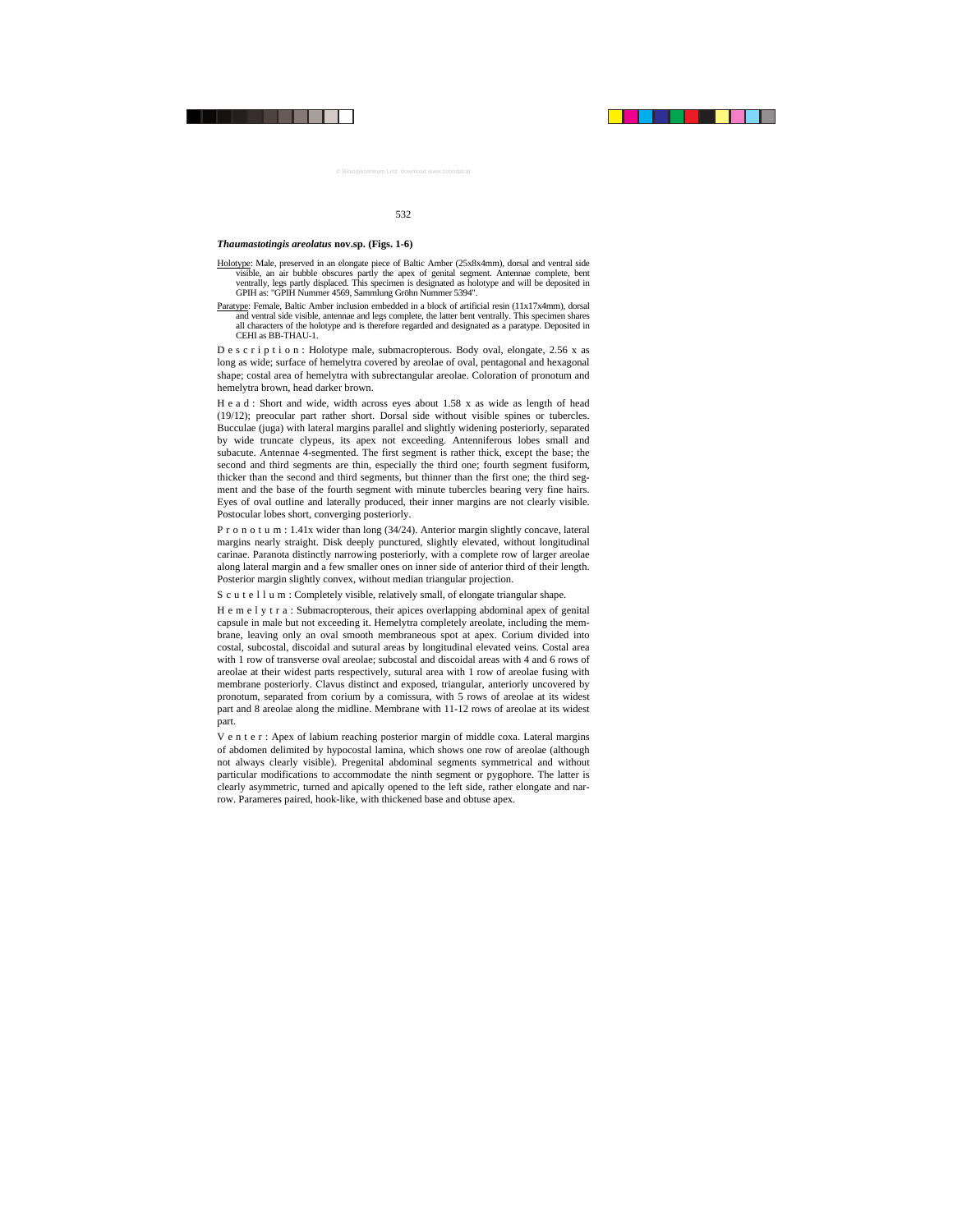

**Figs 1-3**: Holotype male of *Thaumastotingis areolatus* nov.gen., nov.sp.: (**1**) dorsal view, (**2**) ventral view; (**3**) terminal segments ventral view.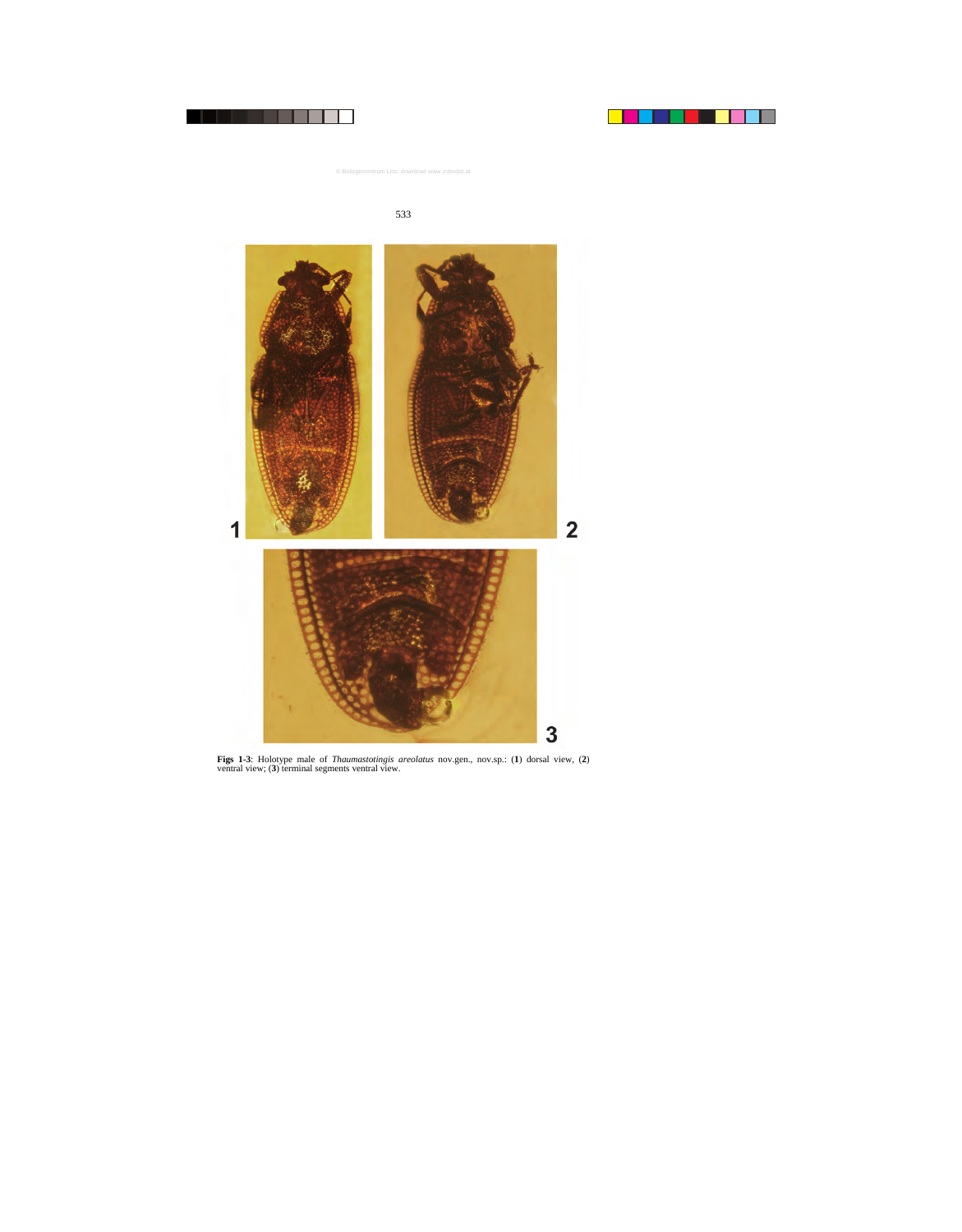

**Figs. 4-6**: Paratype female of *Thaumastotingis areolatus* nov.gen., nov.sp.: (**4**) dorsal view, (**5**) ventral view; (**6**) terminal segments ventral view.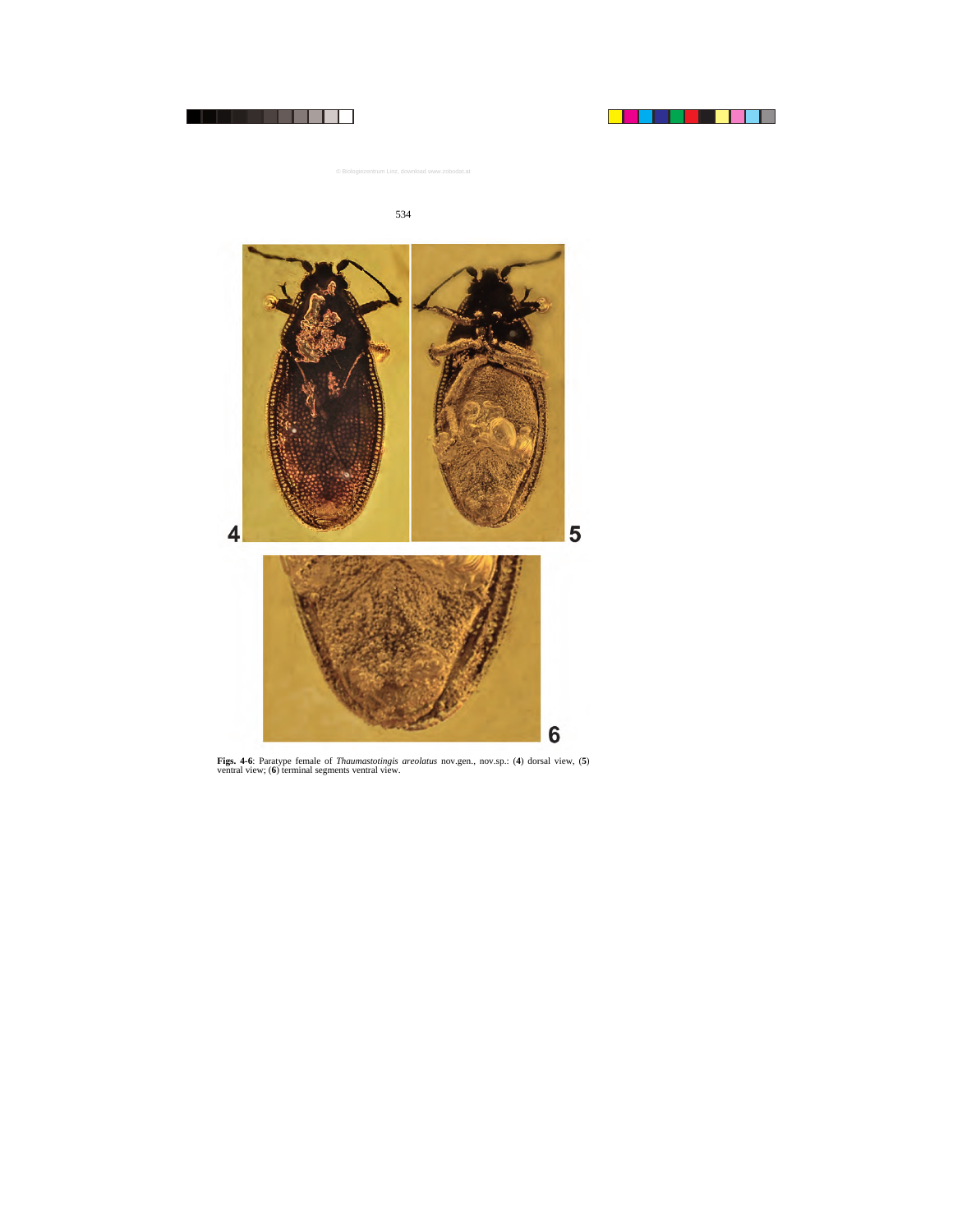L e g s : Femora and tibiae cylindrical, the former moderately thickened at middle, the latter with some stiff bristles. Tarsi 3-segmented. Two first tarsal segments short and thin, the third one rather thick, equal in length to the first two segments taken together. Claws with large oval pulvilli (arolia auct*.*).

F e m a l e : Shares all structural characters of male; body more stout, 2.35 x as long as wide.

Ventral pregenital segments with larger sternite VII, sternite VIII seemingly split into two plates and narrow sternite IX exposed.

M e a s u r e m e n t s (in mm): The first figure refers to the male holotype, the second to the female paratype. Body length 2.50-2.65; abdomen width 0.975-1.125; head length 0.3-0.275; head width 0.475-0.462; width of clypeus incl. genae 0.162; antennal segments I/II/III/IV = 0.15/0.175/0.3/0.2 - 0.15/0.175/0.29/-0.225; pronotum length 0.6-0.65; pronotum width 0.85-0.875; width of pronotal anterior margin 0.5-0.475; ratio pronotum width/length 1.41-1.35; ratio length of antennae/width of head 1.74-1.81.

E t y m o l o g y : Named after the unusual areolate structure of pronotum and abdomen.

D i s c u s s i o n : Distinguished from Eocene Baltic Amber taxon *Proxylastodoris gerdae* (BECHLY & WITTMANN, 2000) by elongate, subparallel habitus (egg-shaped); surface with large Tingidae-like cells (finely punctate); shorter rostrum reaching middle of mesosternum (longer, reaching posterior border of metasternum); antenniferous lobes small but distinct (lacking); claval suture about 2.5x as long as scutellum (slightly longer than scutellum); membrane areolate (not sclertotized). The second known Eocene Amber species is *Protodoris minusculus* NEL et.al 2004 described from Le Quesnoy amber in France, which is at once distinguished by much wider and sinuate paranota and the lack of pulvilli.

D i s t r i b u t i o n a n d E c o l o g y : This is the second known representative of Thaumastocoridae from Baltic Amber. Few recent records of the introduced alien Australian Eucalyptus pest *Thaumastocoris peregrinus* CARPINTERO & DALLAPÉ, 2006 to Italy (LAUDONIA & SASSO 2012, SASSO et al. 2014), Portugal (GARCIA et al. 2013) and to Sicily (CARAPEZZA 2014) indicate its presence and expansion in Europe and hence the temperate Palaearctic Area. As all other extant species of this family are primarily recorded from palms (hence "palm bug") in the Southern Hemisphere or are pests of Eucalyptus in Australia and New Zealand (CASSIS et al. 1999, NOACK et al. 2001, SOPOW & BADER 2013) and South Africa (JACOBS & NIESER 2005), it might be assumed that the subtropical climate and the flora of Eocene time offered similar conditions for the development of Thaumastocoridae in regions where Baltic and French Amber originated.

# **Acknowledgments**

The authors thank Marius Veta (Palanga, Lithuania) from whom this interesting inclusion could be aquired by the first author, to Carsten Gröhn (Glinde Germany) who kindly borrowed the holotype specimen for study and to Frauke Stebner (University of Bonn) for the skilful embedding of the precious paratype inclusion. We also thank the editorial team of the "Linzer biologische Beiträge" for their efforts to publish this journal.

The work was supported by the Russian Foundation for Basic Research, grant 15-04-02326-a (V. Golub).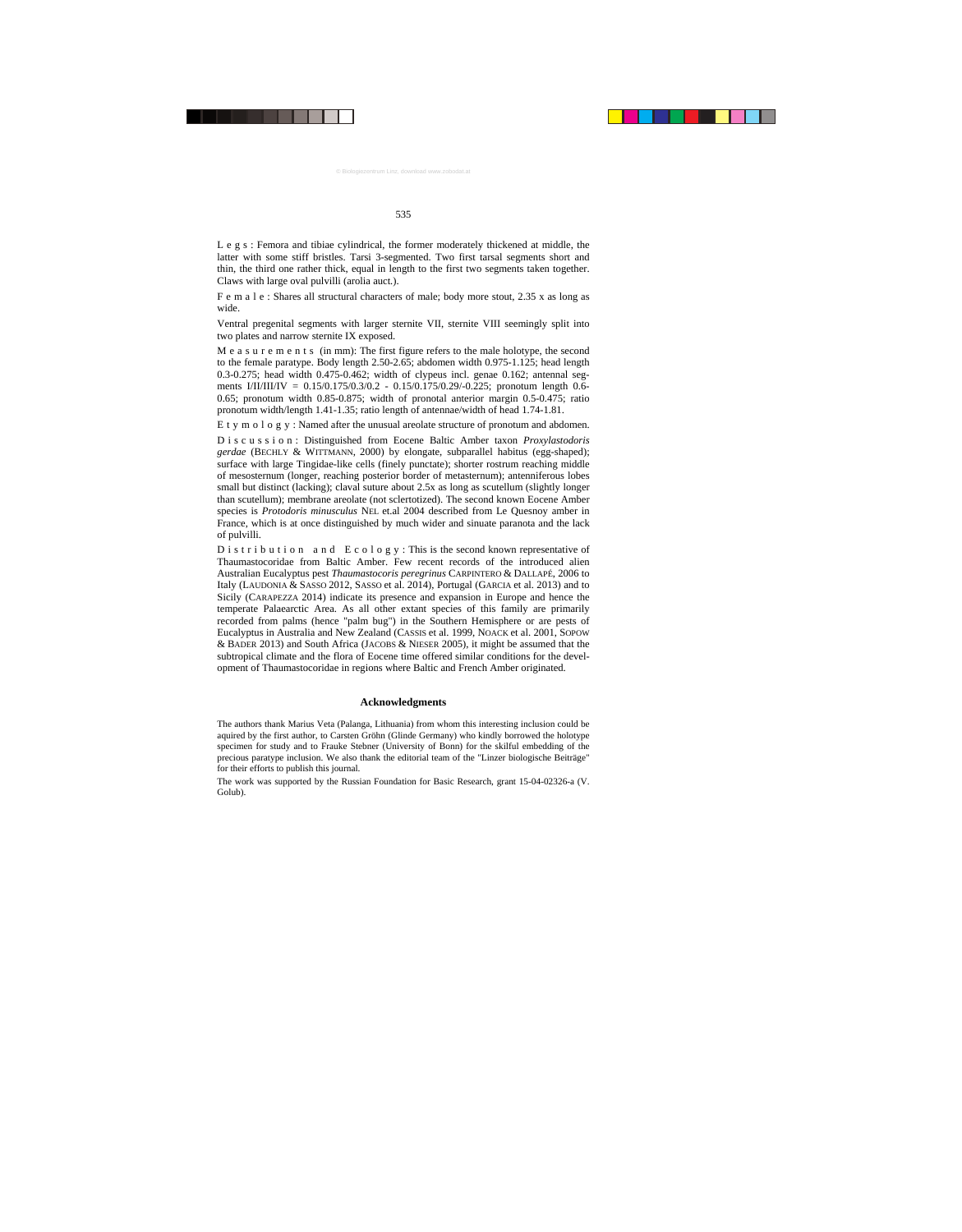#### **Zusammenfassung**

Zwei Exemplare, offensichtlich gleicher Artzugehörigkeit, in baltischem Bernstein weisen Merkmale der Familien Tingidae und Thaumastocoridae auf und können keiner fossilen oder rezenten Gattung zugeordnet werden. Dafür wird eine neue Gattung *Thaumastotingis* nov.gen. für deren Typusart *Thaumastotingis areolatus* nov.sp. errichtet. Die neue Gattung wird aufgrund der Merkmalskombination zweier Familien mit Vorbehalt zu den Thaumastocoridae gestellt, wo sie – ebenfalls mit Vorbehalt – der Unterfamilie Xylastodorinae zugeordnet werden kann. Das neue Taxon ist erst die zweite aus dem Baltischen Bernstein beschriebene Thaumastocoridae. Ihr taxonomischer Status wird diskutiert.

# **References**

- BARBER H.G. (1920): A new member of the family Thaumastocoridae. Bulletin of the Brooklyn Entomological Society **15**: 98-195.
- BECHLY G. & M. WITTMANN (2000): Two new tropical bugs (Insecta: Heteroptera: Thaumastocoridae – Xylastodorinae and Hypsipterigidae) from Baltic amber. — Stuttgarter Beiträge zur Naturkunde (B) **289**: 1-11.
- CARAPEZZA A. (2014): The arrival of one more Eucalyptus pest in Sicily: *Thaumastocoris peregrinus* CARPINTERO & DALLAPÉ 2006 (Hemiptera Heteroptera Thaumastocoridae). — Naturalista siciliciano, Serie IV, XXXVIII<sup>(1): 127-129.</sup>
- CARPINTERO D.L. & P.M. DALLAPÉ (2006): A new species of *Thaumastocoris* KIRKALDY from Argentina (Heteroptera: Thaumastocoridae: Thaumastocorinae). — Zootaxa **1228**: 61-68.
- CASSIS G., SCHUH R.T. & H. BRAILOVSKY (1999): a review of *Onymocoris* (Heteroptera: Thaumastocoridae), with a new species, and notes on hosts and distributions of another thaumastocorid species. — Acta Societatis Zoologicae Bohemicae **63**: 19-36.
- DRAKE C.J. & J.A. SLATER (1957): The phylogeny and systematics of the family Thaumastocoridae (Hemiptera: Heteroptera). — Annals of the entomological Society of America **50**: 353-370.
- GARCIA A., FIGUEIREDO E., VALENTE C., MONSERRAT V.J. & M. BRANCO (2013): The first record of *Thaumastocoris peregrinus* in Portugal and of the neotropical predator *Hemerobius boliv*ari in Europe. — Bulletin of Insectology **66**: 251-256.
- HEISS E. & E. POPOV (2002): Reconsideration of the systematic position of Thaicorinae with notes on fossil and extant Thaumastocoridae (Hemiptera: Heteroptera). — Polish Journal of Entomology **71**: 247-259.
- JACOBS D.H. & S. NIESER (2005): *Thaumastocoris australicus* KIRKALDY (Heteroptera: Thaumastocoridae): a new insect arrival in South Africa, damaging *Eucalyptus* trees. — South African Journal of Science **101** (5-6): 233-236.
- KIRKALDY G.H. (1907): Memoir on a few heteropterous Hemiptera from Eastern Australia. — Proceedings of the Linnean Society of New South Wales **32**: 762-788.
- LAUDONIA S. & R. SASSO (2012): First record of the bronze bug, *Thaumastocoris peregrinus* CARPINTERO & DALLAPÉ (Heteroptera: Thaumastocoridae), a new exotic pest of *Eucalyptus* trees in Italy. — Bulletin of Insectology **65** (1): 89-93.
- LESTON D, PENDERGRAST J.G. & T.R.E. SOUTHWOOD (1954): Classification of the terrestrial Heteroptera (Geocorisae). — Nature **174**: 91-92.
- LIS B. (1999): Phylogeny and classification of Cantacaderini [=Cantacaderidae stat.nov.] Hemiptera: Tingidoidea). — Annales Zoologici **49** (3): 157-196.
- NEL A., WALLER A. & G. DE PLOËG (2004): The oldest palm bug in the Lowermost Eocene amber of the Paris basin (Heteroptera: Cimicomorpha: Thaumastocoridae). — Geologica Acta **2** (1): 51-55.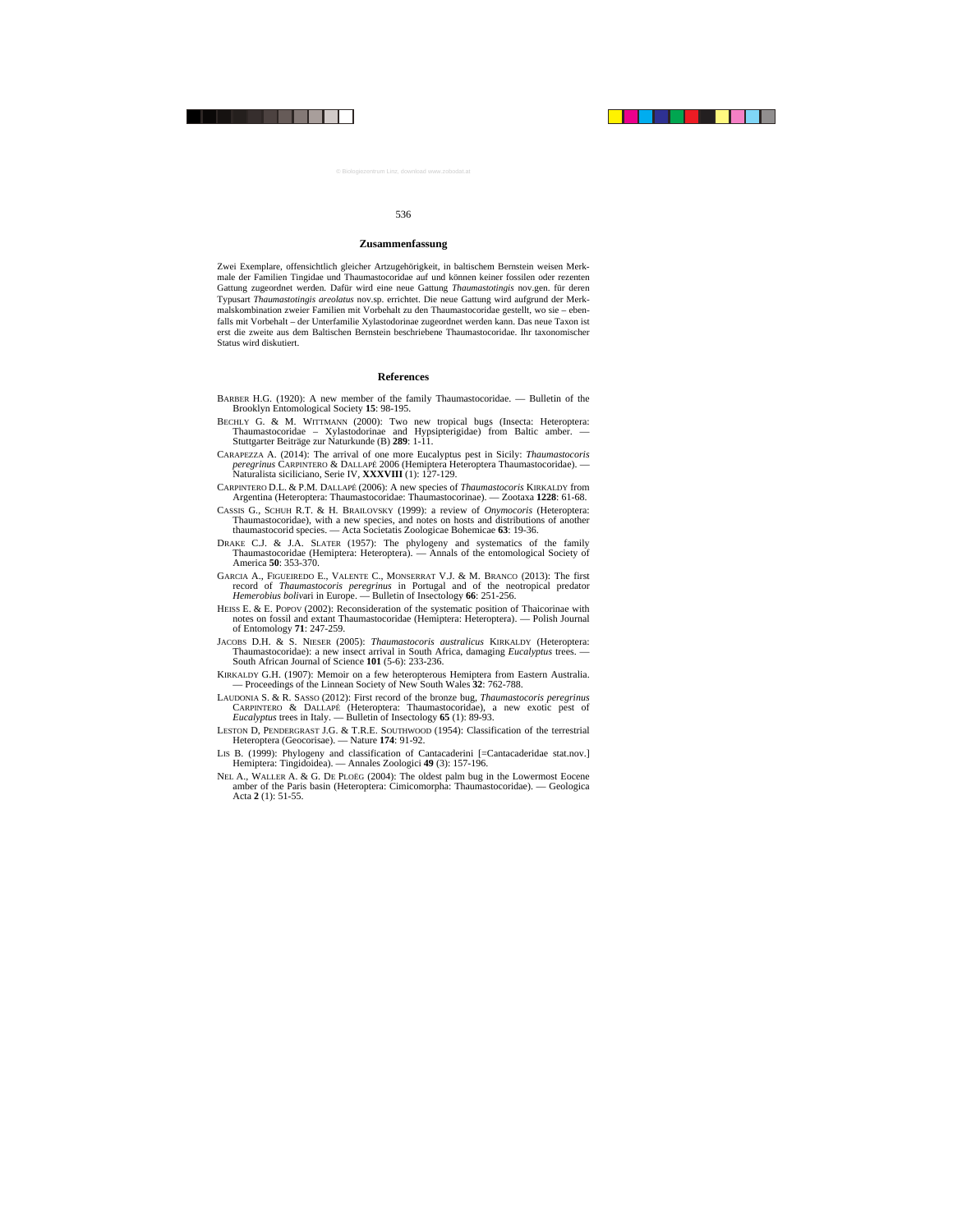- NOACK A.E., CASSIS G & H.A. ROSE (2001): Systematic revision of *Thaumastocoris* KIRKALDY (Hemiptera: Heteroptera: Thaumastocoridae). — Zootaxa **3121**: 1-60.
- POINAR G.O.JR. & J.A. SANTIAGO-BLAY (1997): *Paleodoris lattini* gen.n., sp.n., a fossil palmbug (Thaumastocoridae, Xylostodorinae) in Dominican amber, with habitats discernible by comparative functional morphology. — Entomologica Scandinavica **28**: 307-310.
- SASSO R., MUGHINI G. & S. LAUDONIA (2014): Phenology and distribution of Italian populations of *Thaumastocoris peregrinus* CARPINTERO and DALLAPÉ (Heteroptera: Thaumastocoridae). — Forest@ **11**: 105-115
- SCHUH R.T. & J.A. SLATER (1995): True bugs of the World (Hemiptera: Heteroptera). Classification and natural history. — Comstock Publishing associates, Ithaca and London, Cornell University Press, 336 pp.
- SLATER J.A. & R.M. BARANOWSKI (2000): *Discocoris dominicanus*, a new species of palm bug from Dominican amber (Heteroptera: Thaumastocoridae). — The Florida Entomologist **83**: 349-353.
- SOPOW S. & M. BADER (2013): Distribution and host list for *Thaumastocoris peregrinus*. Forest Health News **233**: 2.

Authors' addresses: DI Dr. Ernst HEISS, Research Entomologist, Tiroler Landesmuseum Ferdinandeum Josef-Schraffl-Strasse 2a, A-6020 Innsbruck, Austria E-mail: aradus@aon.at

> Dr.Viktor B. GOLUB Voronezh State University, Universitetskaya pl. 1, Voronezh 394006 Russia E-mail: v.golub@inbox. ru